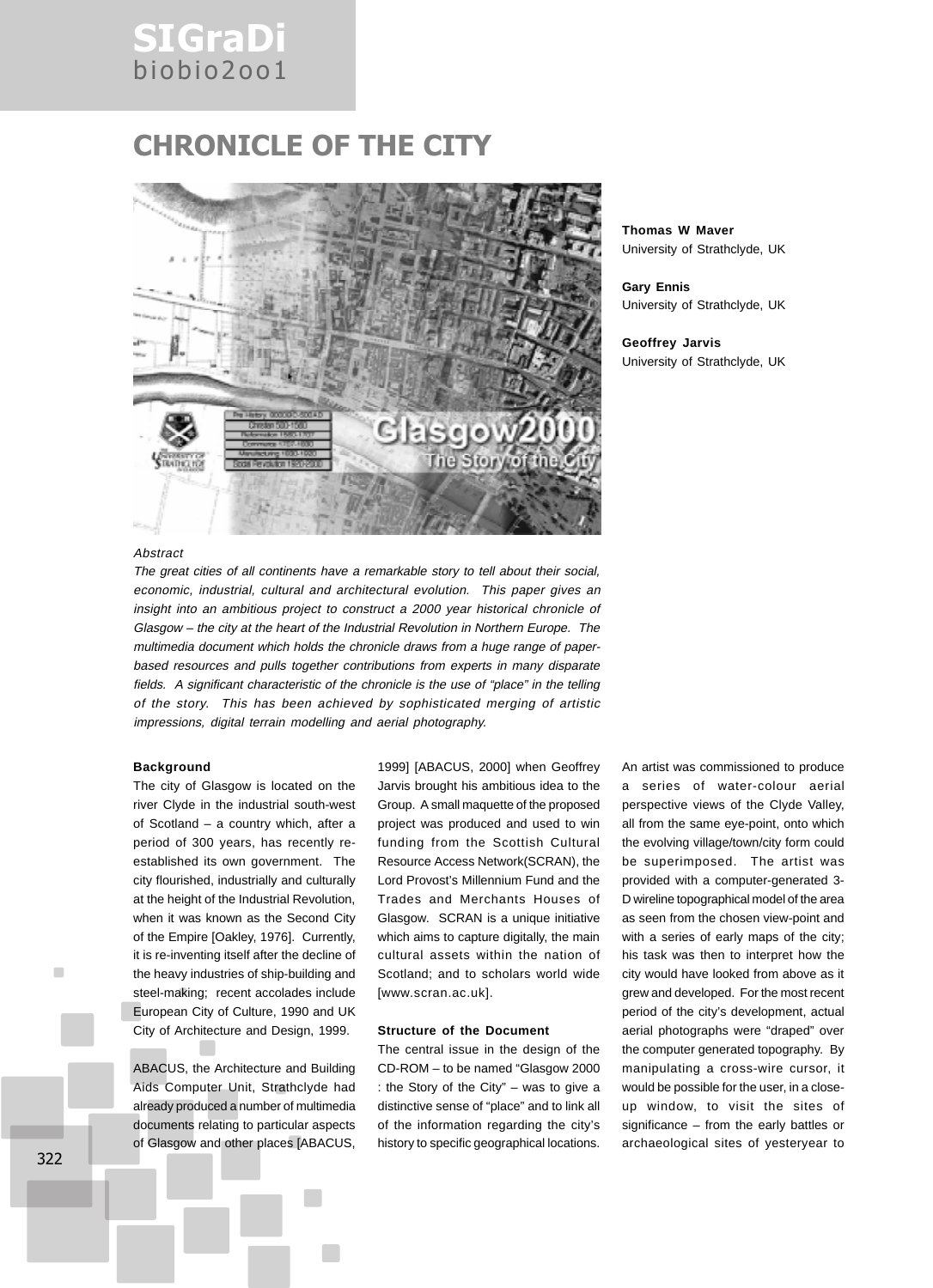today's football stadia.

The highest level menu relates to the historical periods in the city's development. The menu items are:

| Prehistory                      | $(8000BC - 500AD)$ |
|---------------------------------|--------------------|
| Christian                       | $(500 - 1560)$     |
| Reformation                     | $(1560 - 1707)$    |
| Commerce                        | $(1707 - 1830)$    |
| Manufacturing                   | $(1830 - 1920)$    |
| Social Revolution (1920 - 2000) |                    |

Within each of these time periods, the user can investigate issues of interest specified by choices from one or other of two menus:

### **Landscape**

 The menu items are different depending on the historical period. For example, in the pre-history period the items are: ancient sites, canoes, incidents, fords, Romans. For the manufacturing period the items are: country mansions, city views, distilleries, docks, engine works, landmarks, potteries, public parks, railway stations, shipyards.

#### **Concepts**

·

The menu items are broadly similar for most historical periods and include items such as: people, land owners, the Clyde, government, wealth, work, taxes, technical advances, housing/building, food/agriculture, beliefs, services, communication, education and social/ cultural life.

The content of the CD-ROM has been gleaned from a large range of published sources and knowledgeable individuals. It comprises over 230 images and over 140,000 words of text. It also features 5 video clips and 35 sound clips – the outcome of unique research in the musicology of the region.

Work on the development of the CD-ROM is now complete. 2500 copies have been produced and will be distributed to schools and academic institutions locally. It is anticipated that it will become the focus of much teaching material and a stimulus for further research into the



Figure 1 shows how the user can identify the location of the ruins of canoes used in pre-historic times. Moving the cursor in the top/left window produces a close-up in the top/right window and choices from the "landscape" or "concepts" menus brings up text/images in the bottom/right section of the screen.



In Figure 2, the user has asked for landmarks from the Reformation period. The perspective drawings in both graphics windows were commissioned from an artist

323

 $\blacksquare$